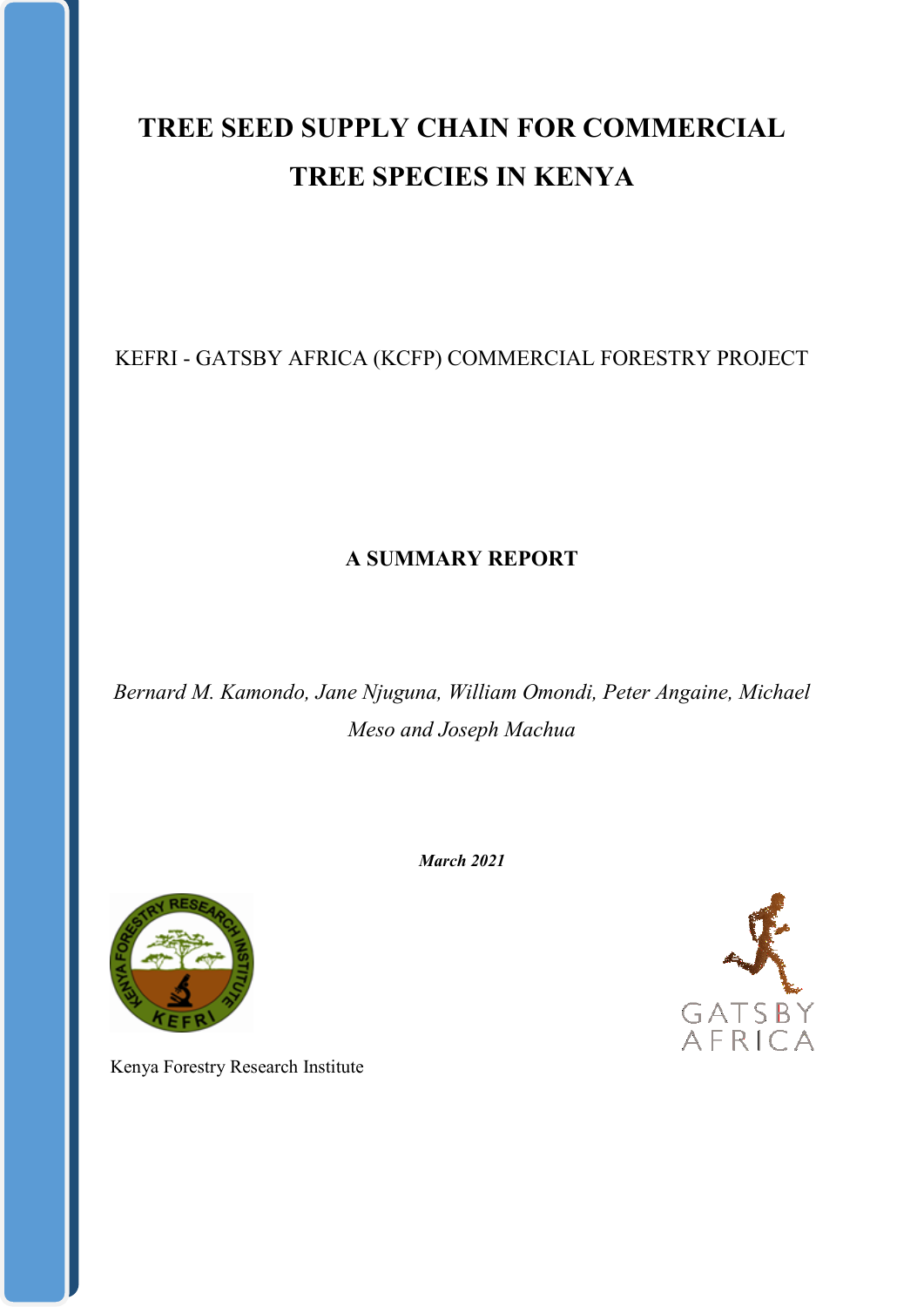#### <span id="page-1-0"></span>**ACKNOWLEDGEMENTS**

This report was financially supported by Gatsby Africa (GA) through the KCFP program and consequently we feel indebted to GA for that kind gesture. The KEFRI seed team further acknowledges and appreciates the kind support that the KEFRI's management provided particularly logistics, work places for meetings and writeshops, ambient working environment, and personnel to undertake the review. We are grateful to Ms. Elizabeth Waiganjo for providing secretariat and logistical support to the team while undertaking this work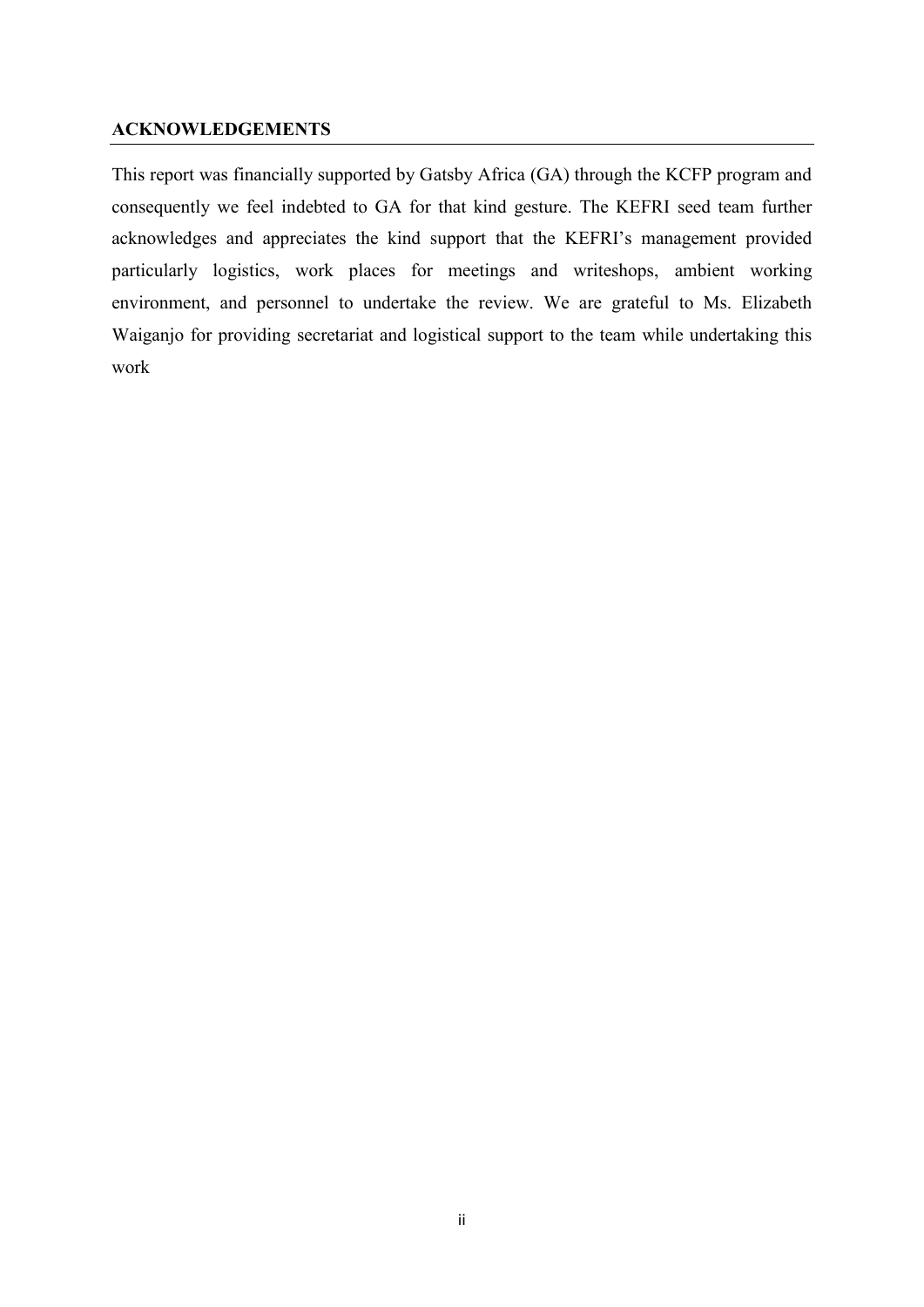# <span id="page-2-0"></span>**LIST OF TABLES**

| Table 1. |                                                                          |  |
|----------|--------------------------------------------------------------------------|--|
| Table 2. |                                                                          |  |
| Table 3. |                                                                          |  |
| Table 4: |                                                                          |  |
| Table 5: | Grevillea seed supplied to KEFRI by private seed suppliers (2017-2018)19 |  |
| Table 6. |                                                                          |  |
| Table 7: |                                                                          |  |
|          |                                                                          |  |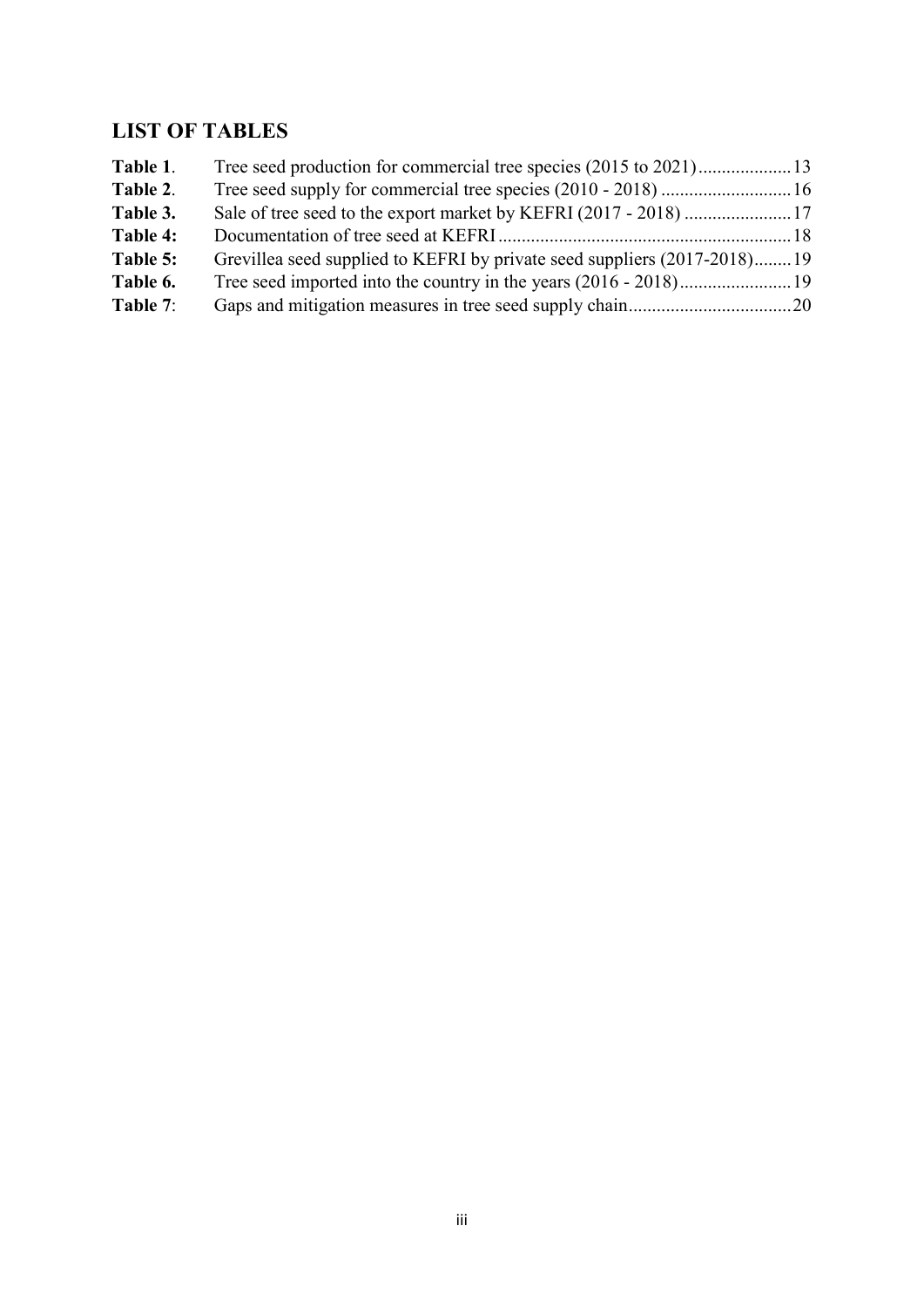#### <span id="page-3-0"></span>**EXECUTIVE SUMMARY**

Systematic tree seed production for commercial tree species in Kenya began over a hundred years ago and this lead to a growth of 40,000 ha of plantations during the colonial period. The annual seed demand by then is estimated to have been around 7 kg of *Pinus patula*, 4 kg of *Eucalyptus saligna*, and 13 kg of *Cupressus lusitanica* based on some of the current plantation species. At the pinnacle of plantation development in the country in the 1980s, Kenya had a plantation area of about 170,000 ha. Based on the hectares that were being planted, the annual total tree seed demand to satisfy tree planting targets by the Forest Department would have been about 28 kg of Pines, 56 kg of Cypress and 16 kg Eucalypts based on prescribed acreage ratio for different species.

The Kenya National Forest Programme (NFP), 2016 identifies that the country faces an acute shortage of good quality tree seed and that the use of inferior seed will continue to degrade the quality of forest products from plantations, trees on farms and woodlots. KEFRI has developed a National Tree Seed Production, Certification and Distribution Strategy (2018- 2023) which among others address the concerns raised by the NFP to meet demands for quality tree seeds. A sustainable supply of high quality tree germplasm (seeds, cuttings or other propagules) is fundamental to the success of afforestation programmes and tree planting in general. The system has three main components; production, distribution and use which can be formal or informal. In Kenya, seed production for commercial tree species is mainly formal with various activities in the three main components organized and undertaken by KEFRI on behalf of the public. In the recent past, there has been conversion of plantation forest areas to other land uses hence reducing the demand for tree seed for plantation establishment. However, the NFP and the current target of achieving a 10% tree cover target by 2022 has revitalised a need to enhance plantations establishment. KEFRI has therefore undertaken a study and analysed the current status in provision of tree seed in Kenya to highlight conditions and relationships of the important factors of sustainable seed production.

Seed production at KEFRI is under the overall coordination of the Forest Productivity and Improvement Programme headed by a Deputy Director. Seed collection and processing are undertaken by various KEFRI Regional Centres while the National Seed Laboratory undertakes seed quality control and research. KEFRI has a total about 200 hectares of seed sources for production of seed for commercial tree species scattered across the Country.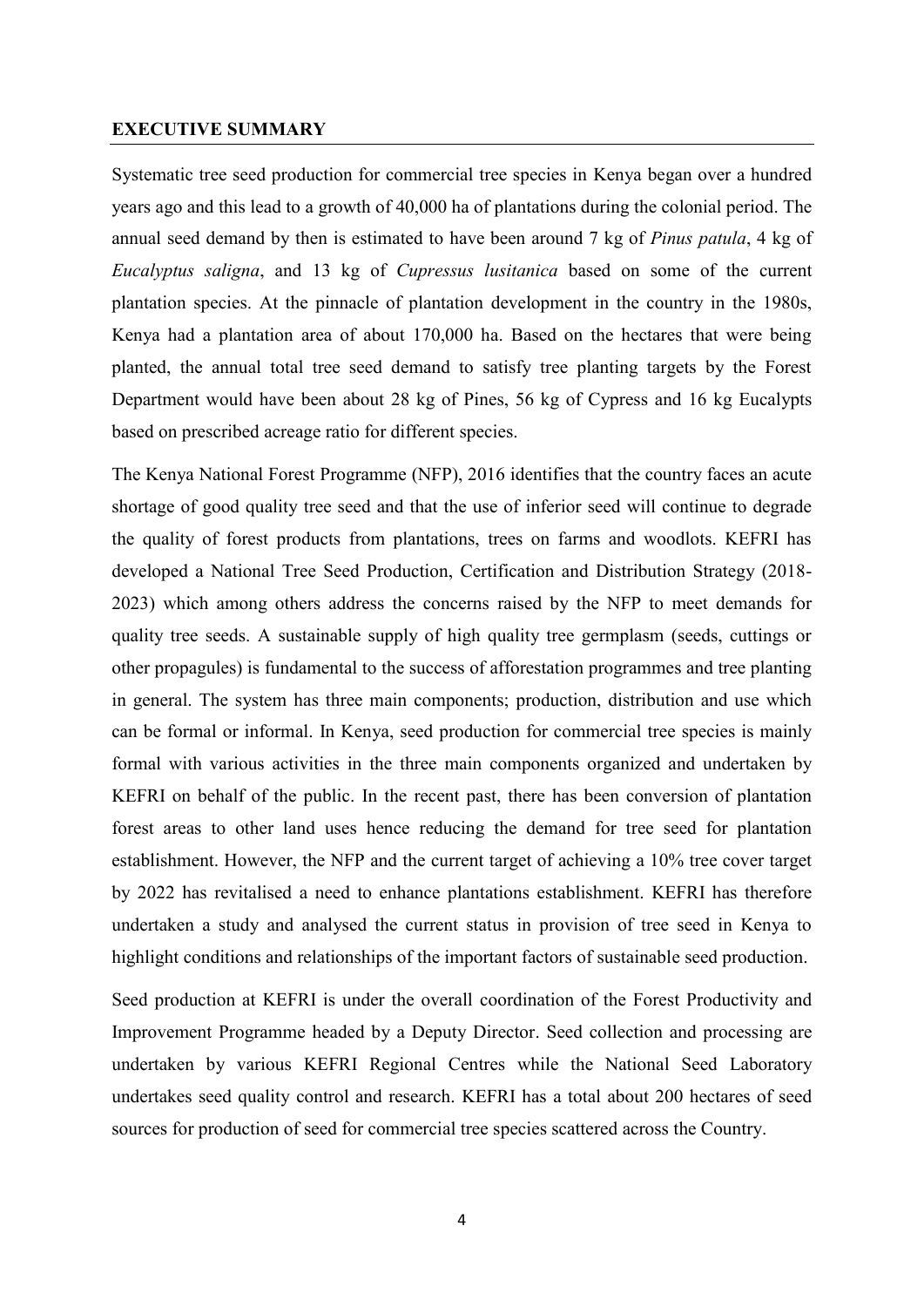Production of high quality seed for commercial species is constrained in terms of seed sources, and equipment for seed collection, processing, testing, storage, and distribution equipment. Other constraints are related to difficulties in predicting demand, inadequacy in documentation and certification. Consequently the constraints to commercial tree seed sourcing, handling and supply were identified as;

- Inadequate seed sources
- Lack of modern equipment for seed collection, processing, testing, storage, and distribution.
- Inadequacy in documentation and certification of tree seed
- Unpredictable seed demand
- Use of poor quality tree seed by most stakeholders

This report has endeavoured to elucidate measures that can mitigate the identified constraints. Such measures include;

- Establishing more seed sources from breeding programs
- Contracting farmers for the establishment of seed orchards.
- Equipping the Kenya Forestry Seed Centre (KFSC) with equipment, personnel and adequate funds
- Enhancing documentation and certification of tree seed
- Raising awareness on benefits of using high quality tree seed for commercial forestry
- Promoting use of high quality and certified tree seed for commercial forestry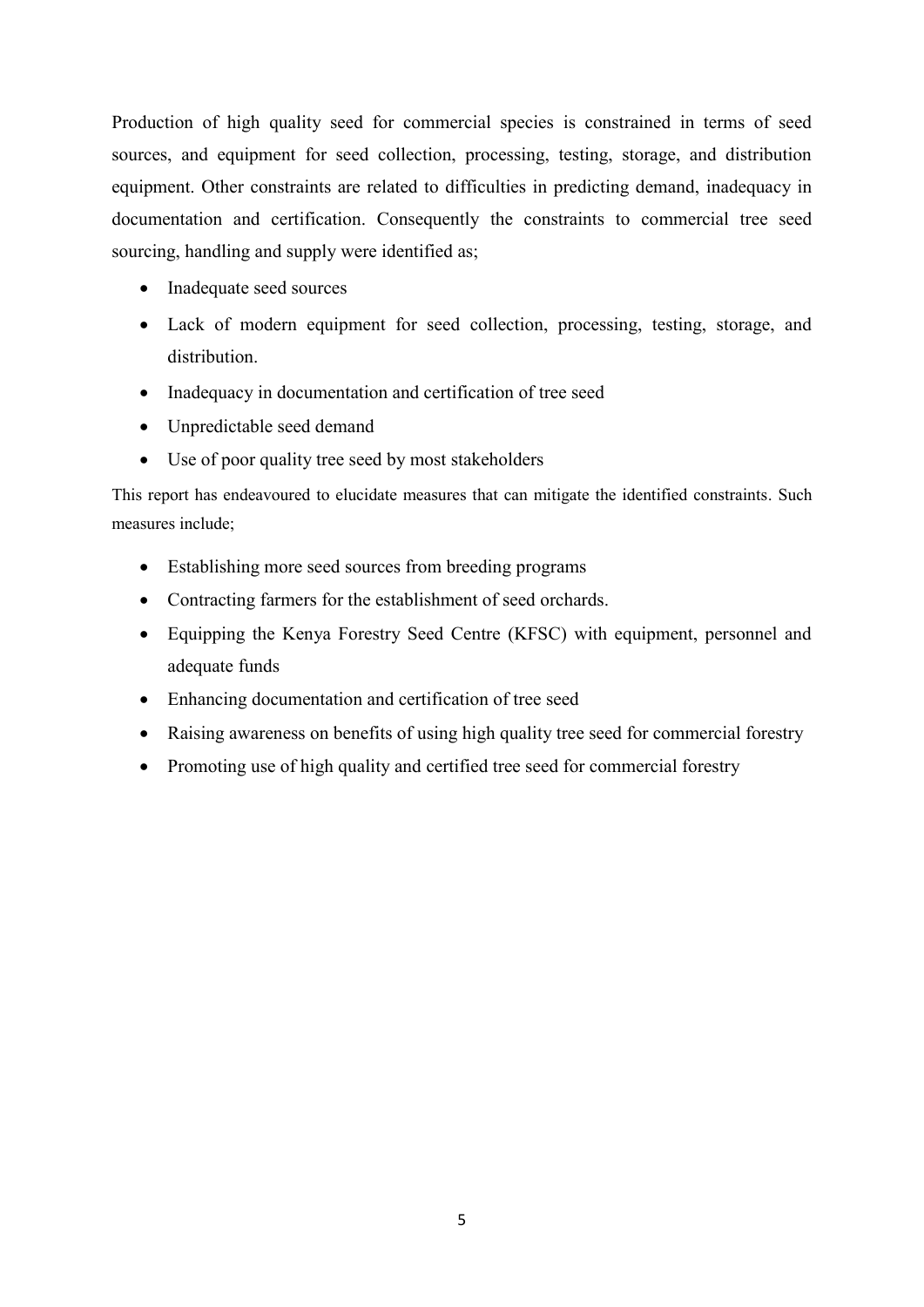### **TABLE OF CONTENTS**

| 1.0 |       |                                                               |  |  |  |  |
|-----|-------|---------------------------------------------------------------|--|--|--|--|
| 1.1 |       |                                                               |  |  |  |  |
| 1.2 |       |                                                               |  |  |  |  |
| 1.3 |       |                                                               |  |  |  |  |
| 1.4 |       |                                                               |  |  |  |  |
| 1.5 |       |                                                               |  |  |  |  |
| 2.0 |       |                                                               |  |  |  |  |
| 2.1 |       |                                                               |  |  |  |  |
| 2.2 |       |                                                               |  |  |  |  |
| 3.0 |       | TREE SEED PRODUCTION FOR COMMERCIAL TREE SPECIES IN KENYA  12 |  |  |  |  |
| 3.1 |       |                                                               |  |  |  |  |
| 3.2 |       |                                                               |  |  |  |  |
| 3.3 |       |                                                               |  |  |  |  |
|     | 3.3.1 |                                                               |  |  |  |  |
|     | 3.3.2 |                                                               |  |  |  |  |
| 3.4 |       |                                                               |  |  |  |  |
| 3.5 |       |                                                               |  |  |  |  |
| 3.6 |       |                                                               |  |  |  |  |
| 3.7 |       |                                                               |  |  |  |  |
| 3.8 |       |                                                               |  |  |  |  |
|     | 3.8.1 |                                                               |  |  |  |  |
|     | 3.8.2 |                                                               |  |  |  |  |
| 5.0 |       |                                                               |  |  |  |  |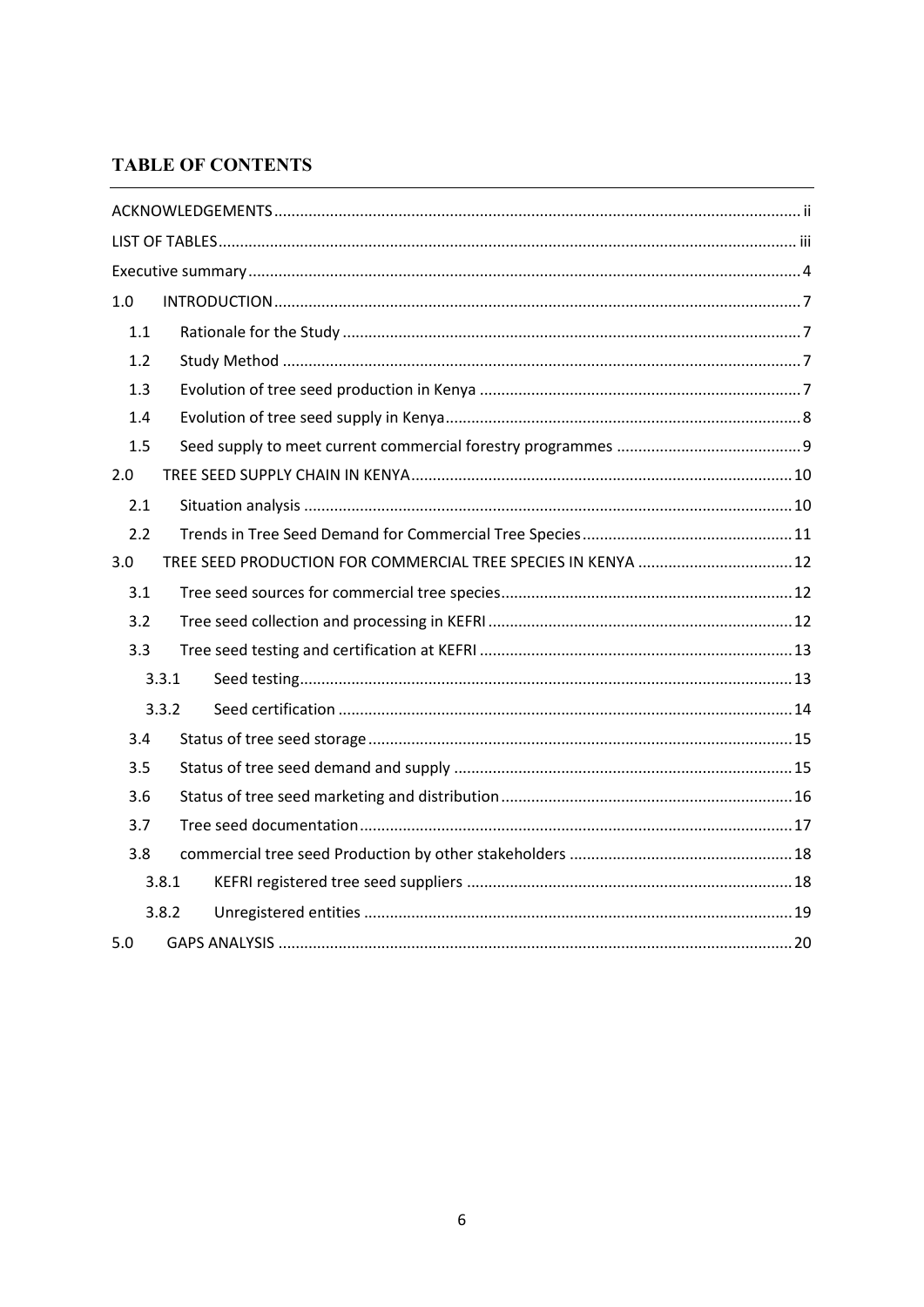#### <span id="page-6-0"></span>**1.0 INTRODUCTION**

#### <span id="page-6-1"></span>**1.1 Rationale for the Study**

It is estimated that a total of 1.8 billion tree seedlings would be required to enable the country achieve its 10% tree cover target by 2022. An inter-ministerial committee in 2019 estimated that this target will be achieved by an annual supply of 80 tons of tree seed. This requires that KEFRI increases its annual seed production by 300%. KEFRI has therefore analysed the current status in provision of tree seed in Kenya to highlight conditions and relationships of the important factors of sustainable production, utilisation and conservation of high quality tree seed in the framework of sustainable development in Kenya. This information will assist Kenya in the strategic planning and priority setting of an effective tree seed and germplasm system responsive to the present and future needs of the country.

The theme of commercial forestry in Kenya is gaining currency with realisation that forestry is an attractive investment that can support industrialisation in the rural areas. Consequently, all tree growing entities, whether public and private, will require access to quality tree seed. The objective of the study was to collate information on status of tree seed for commercial tree species and establish existing gaps to unlock the potential of commercial forestry in Kenya.

#### <span id="page-6-2"></span>**1.2 Study Method**

The study was conceptualised to review the national forest seed demand and supply chain to appreciate details that are important in effectively planning on how to meet the requirements of high quality tree seed for commercial forestry. The scope of the undertaking was limited to the major commercial tree species in Kenya namely; *Cupressus lusitanica*, *Pinus patula*, Eucalyptus, Casuarina and *Grevillea robusta* and *Melia volkensii.* The research approach principally used secondary data and literature review. Information relevant to the study was gathered through analysis of secondary data held in various institutions such as Kenya Forestry Research Institute (KEFRI), World Agroforestry Centre (ICRAF), Kenya Forest Service (KFS), Kenya Plant Health Inspectorate Services (KEPHIS) and in the Internet. To reinforce the review on provisioning of seed for commercial forestry, a study tour was made to various institutions in Kwa Zulu Natal Province in South Africa. The country was chosen as it has a successful commercial forestry sector based on quality seed production. Periodical workshops were held to draft the status document and also to subject it to peer review and validation within and outside of KEFRI.

#### <span id="page-6-3"></span>**1.3 Evolution of tree seed production in Kenya**

Records show that systematic tree seed production in the region began over a hundred years ago. For example, the forest administrations in Kenya that was set up by the colonial government embarked in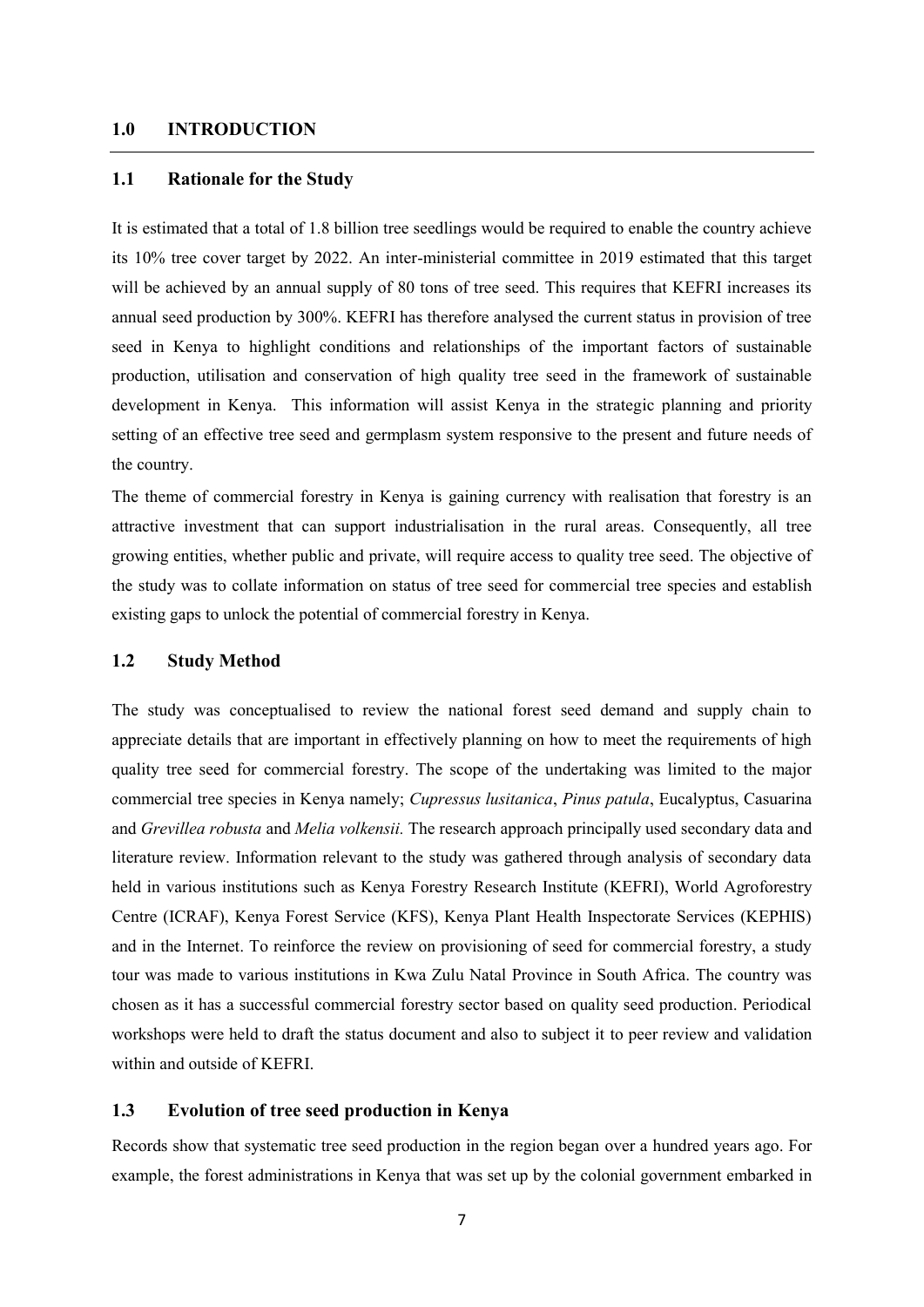organised seed collection of some indigenous species and importation of a few seeds way back in 1902 (Oyalo, 1994). The practice of provisioning tree seed for commercial forestry species has remained a priority in the country with quantities required progressively increasing over time.

#### <span id="page-7-0"></span>**1.4 Evolution of tree seed supply in Kenya**

Records show that by time of independence, Kenya had about 61,000 ha of fast growing softwood plantations with a vibrant saw milling sector and was investigating the possibility of a pulp and paper mill (Mugo *et al*. 2010). In terms of seed demand, the amount required for sustainable plantation forestry development would have grown by a third from the figures of 1950 to an annual total tree seed demand not exceeding 40 kilograms (pine – 10 kilos, eucalypts 6 kilos and cypress 20 kilos). By this time, the country had formalised the process of seed production through tree breeding initiatives and establishment of seed sources. Tree improvement and management of seed production areas started in 1936 and species trials started in 1940s continued through to 1960s, and to a lesser extent in 1970s (KEFRI, 2018). In the late 1970's a small forestry seed unit within the silvicultural department of the Kenya Agricultural Research Institute (KARI) provided seeds of exotic industrial plantation species.

At the pinnacle of plantation development in the country in the 1980s, Kenya had plantation areas of totalling 170,000 ha (Mugo *et al*. 2010). Based on the hectares that were being planted, the annual total tree seed demand to satisfy tree planting targets by the Forest Department would have been about 28 kilos pines, 56 kilos cypress and 16 kilos eucalypts based on prescribed acreage ratio for different species.

In the 1980's, Kenya faced several environmental crisis such as soil erosion and unmet demand for energy requirement whose root cause could be attributed to increasing populations. Against this background, the Kenya Forestry Seed Centre (KFSC) was formed in 1985 with support of the German Agency for Technical Cooperation (GTZ) as a sub-programme of KEFRI. The overall goal was provision of certified, site appropriate, high quality tree seed in sufficient quantities. KFSC was formed to enable the country cope with challenges of supplying diversified tree species including indigenous tree species to cope with the totality of environmental conservation. However, KFSC still recognised the importance of meeting the demand of seeds for commercial tree species

Kenya Forest Seed Centre enhanced its capacity to provide tree seed and the amount collected and supplied grew. However, due to forest mismanagement through illegal allocation of forest lands and political interference that took root in the 1990s, there was decline in quality of plantations raised. Consequently, the impact of the seed supplied to the forest department was not readily visible. An analysis of plantation stocking in the county reported in the Forestry Outlook Study for Africa (FOSA) – FAO report indicated that the country had by 1999 a stocked plantation area of approximately 78,000 ha. Of this area, 48.8% was cypress, 34.7% was pines and 8.3% was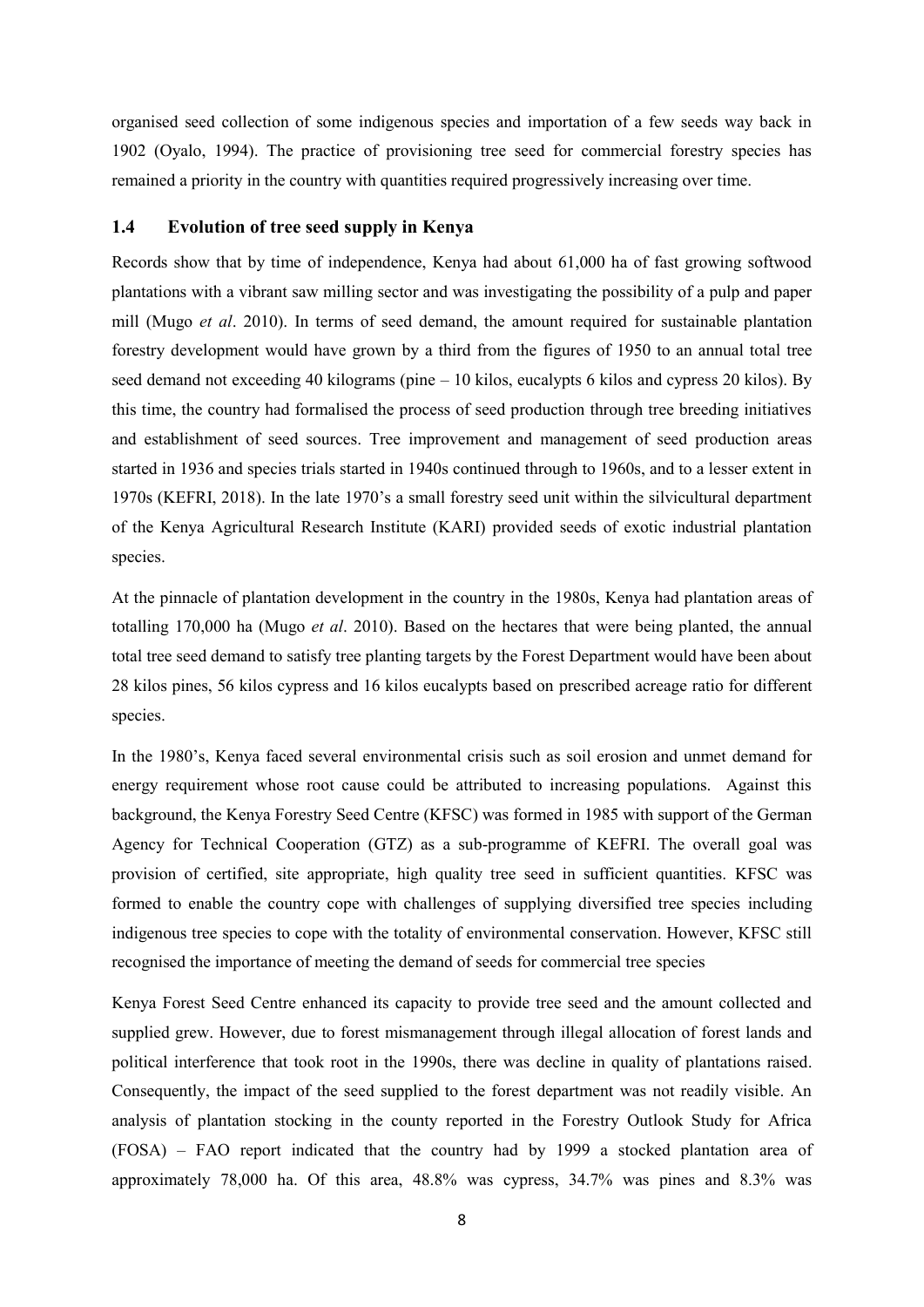Eucalyptus spp. This area was in contrast to a stocked area of about 163,820 ha by 1992 (KFMP, 1994) and a projected 134,000 ha by year 2000 [\(http://www.fao.org/3/AB569E/AB569E04.htm\)](http://www.fao.org/3/AB569E/AB569E04.htm).

#### <span id="page-8-0"></span>**1.5 Seed supply to meet current commercial forestry programmes**

The current forestry development is guided by the National Forest Programme (2016 to 2030). The National Forestry Programme (NFP) is guided by the constitution of Kenya 2010 which has set a target that the country should achieve a tree cover of 10%. The NFP has set agenda for development and coordination of the forestry sector to meet the needs of Kenyans, based on Kenya's Constitutional values and principles of Vision 2030 that aims to have the desired forest cover of 10% realised by 2030. The goal of the NFP is sustainably managed forests and allied natural resources for socioeconomic growth and climate resilience. The NFP has the Forest Productivity Cluster whose thematic objective is to increase forest and tree cover and optimise management of forest resources. The role of quality tree seed is recognised by the NFP. The NFP identifies that the country faces an acute shortage of good quality tree seed and that the use of inferior seed will continue to degrade the quality of forest products from plantations, trees on farms and woodlots. KEFRI has developed a National Tree Seed Production, Certification and Distribution Strategy (2018-2023) which among others address the concerns raised by the NFP to meet demands for quality tree seeds. The strategy has a goal of producing high quality tree seed in sufficient quantities with main objectives being:

- Conduct a baseline survey to establish the actual national demand for tree seed
- Produce adequate amount of high quality tree seed of priority species and
- Undertake research and development in support of production of high quality tree seed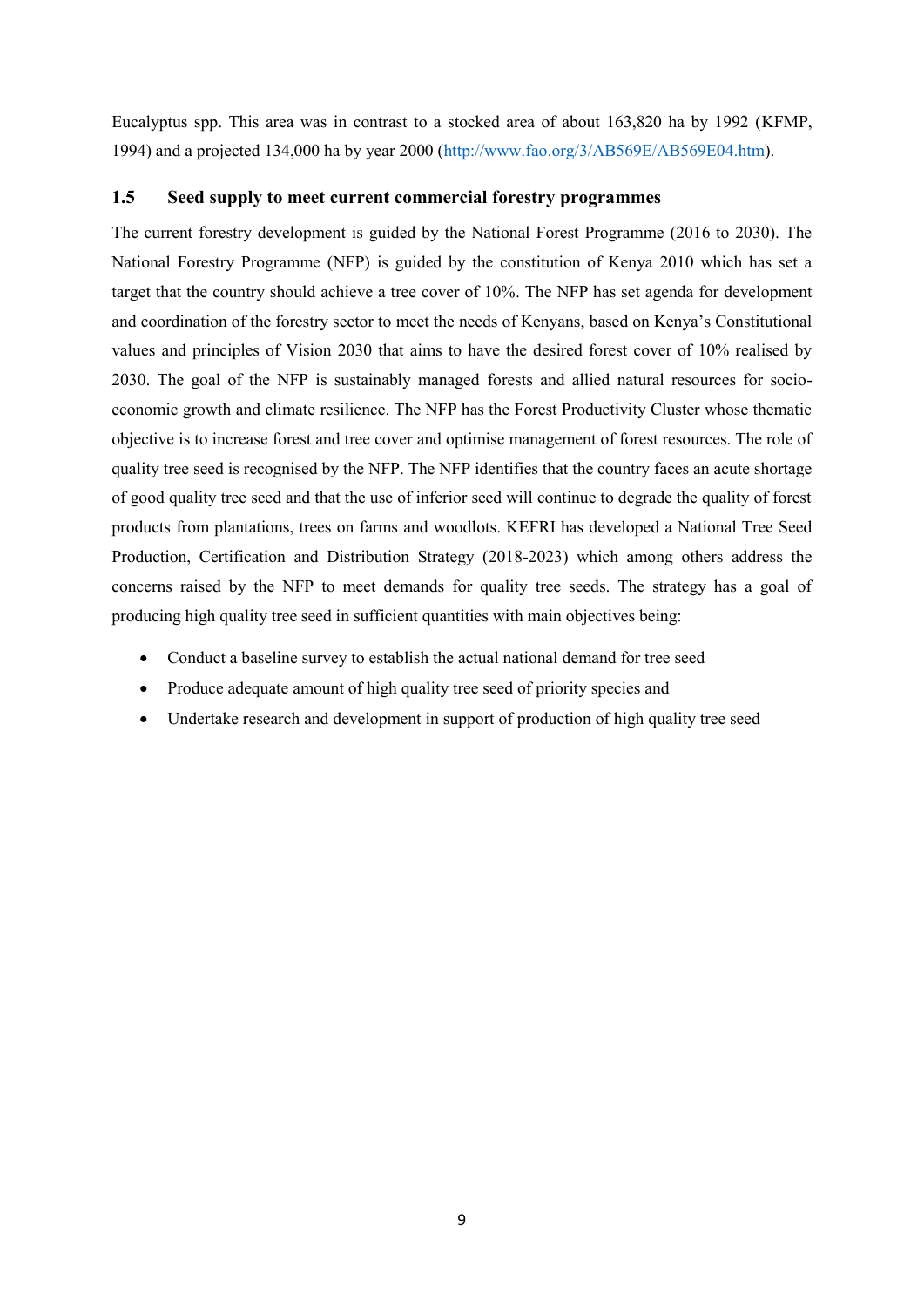#### <span id="page-9-0"></span>**2.0 TREE SEED SUPPLY CHAIN IN KENYA**

#### <span id="page-9-1"></span>**2.1 Situation analysis**

The Kenya government forest policy, as stipulated in draft Sessional paper No. 9 of 2005, is to increase national forest cover to 10% to conform to acceptable international standards. To achieve this, the government set an annual planting target of 360 million seedling which has been revised to 500 million seedlings annually in order to achieve the 10% tree cover by 2022. The bulk of this production is for planting outside forest reserves, and the balance will be for replanting forestland which has been cleared but not replanted, or whose stocking are unsatisfactory.

Quality tree seeds in sufficient quantities is critical in production of seedlings for afforestation, reforestation, commercial plantations and farm forestry. The main producer of quality tree seed in the country is KEFRI which currently meets 25% of the national demand with a potential to double production.

The tree seed industry in Kenya is complex and can be described by different models of demand and supply. KEFRI produces seeds of the major plantation species such as *Cupressus lusitanica*, *Pinus patula*, Eucalypts, Casuarina, *Grevillea robusta* and *Melia volkensii* which are basically demanded by the Kenya Forest Service. KEFRI also plays a critical role in production of seeds of rare, endangered and threatened species for conservation including *Lovoa swynerttoni* and *Osyris lanceolata*. KEFRI also produces seed for other tree species that are widely planted by farmers, such as *Calliandra callothyrsus*, *Dovyalis caffra*, *Markhamia lutea*, *Acacia mearnsii*, *Senna siemea*, *Moringa oleifera* among others*.* Other agents are engaged in tree seed production including individual farmers, NGOs, CBOs, and faith based organisations. However the quality and quantity of the seed produced cannot be ascertained. The bulk of these seed end up in production of seedlings used in farm forestry and reforestation programmes.

In spite of the fact that establishing tree seed demand and supply is accepted as crucial, only one national study on status of tree seed supply has been undertaken in Kenya to date. In 2007 in a study on the "Status of the Tree Seed Industry in Kenya and Role of Kenya Forestry Seed Centre" commissioned by KEFRI, FORENCON Company Limited summarized that KFS is the main client for seed of commercial tree species from KEFRI. KEFRI through its Seed Centre has endeavoured to establish a production system based on scientific and technical principles for the provision of high quality tree seed which include: establishment and management of seed sources; seed collection processing, testing, storage and distribution.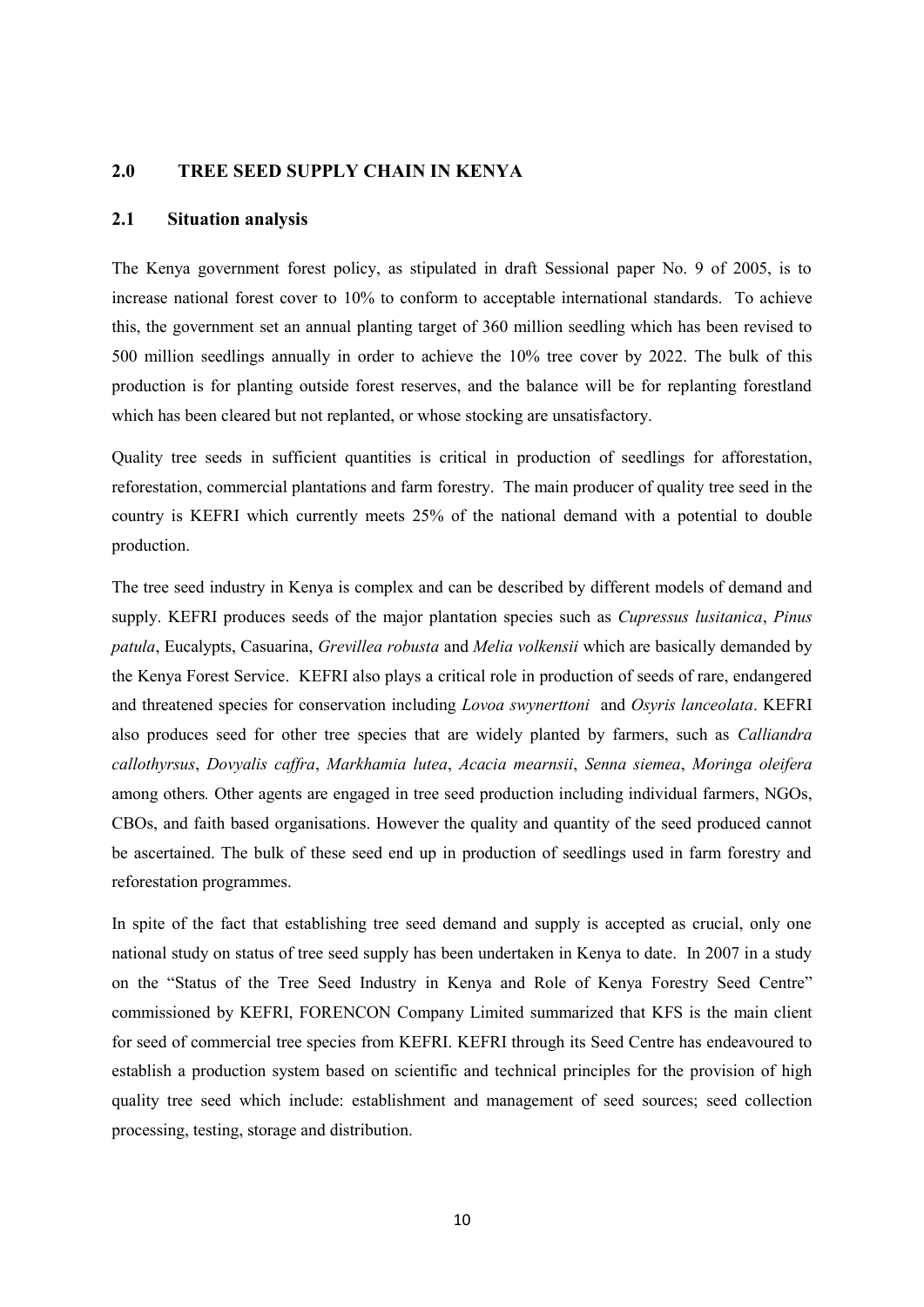#### <span id="page-10-0"></span>**2.2 Trends in Tree Seed Demand for Commercial Tree Species**

The major commercial tree species in Kenya have been *Cupressus lusitanica*, *Pinus patula*, Eucalyptus, Casuarina and *Grevillea robusta*. However, recently the species have been diversified to include *Melia volkensii,* Over the years, KEFRI supplied seeds for establishment of commercial tree species in gazetted forest land. However, in the last decade, the establishment of plantation in Government estate has slowed down slowing of demand. In the past, there have been conversion of plantation forest area to other land use hence reducing the demand for tree seed for plantation establishment. The reduction in demand of quality forest seed from KEFRI has also been caused by interference by some CFAs who collect, distribute and use seed of unknown quality in plantation establishment and have also encroached on forest land. There were also instances of non-adherence to planting programmes leading to planting back logs.

The goal of NFP is to promote tree planting on farm, private plantations, reforestation and afforestation which is expected to increase demand for high quality tree seed. Commercial forestry has been proposed as a viable option for enabling the country achieve its objective of increasing the forest cover. The role of quality tree seed is crucial in making commercial forestry succeed in Kenya. KEFRI has therefore prioritised and undertaken a study on the status of the seed supply chain for commercial tree species.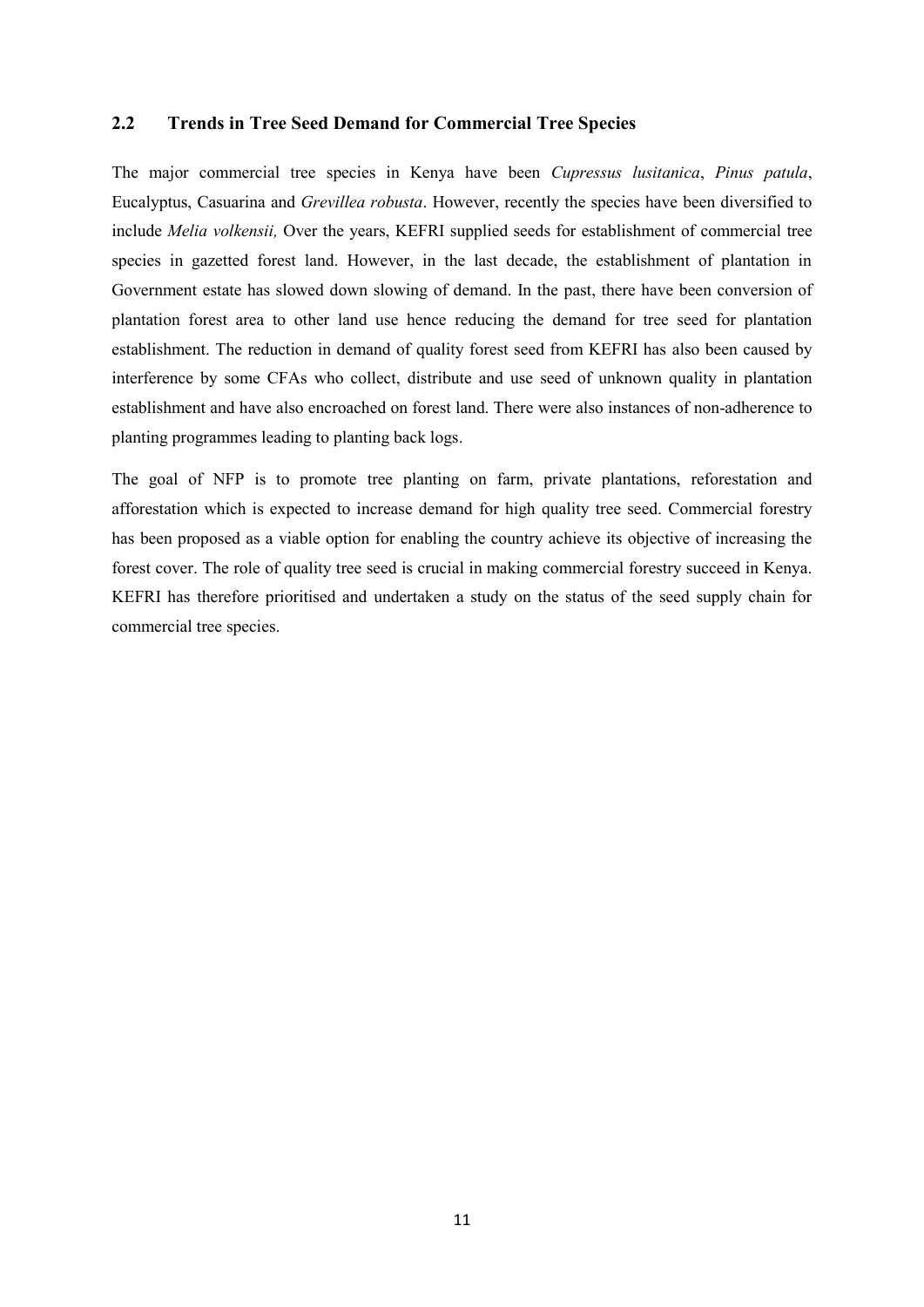## <span id="page-11-0"></span>**3.0 TREE SEED PRODUCTION FOR COMMERCIAL TREE SPECIES IN KENYA**

#### <span id="page-11-1"></span>**3.1 Tree seed sources for commercial tree species**

Seed stands and seed orchards established by tree breeders are preferred sources of seeds for commercial tree species as tree growers gain from tree improvement efforts. Genetic gain estimations of up to 67% have been achieved through improvement of *E. grandis*, where the mean annual increment in volume has increased from 30  $m<sup>3</sup>ha<sup>-1</sup>$  to 50  $m<sup>3</sup>ha<sup>-1</sup>$ , subject to optimal management, silvicultural and site conditions (Oballa *et al.* 1996). As the process of tree breeding is expensive and time consuming, it is difficult to meet seed demand for commercial tree species exclusively from seed orchards. KEFRI therefore collects seed from superior performing trees and establish seed stands that also provide commercial tree growers with seed that confer similar qualities in yield as seed from orchards. KEFRI also selects well performing stands in plantations and in natural stands and manage them for production of seeds of high genetic quality. However in terms of productivity, the seed will not match the seeds from seed orchards or established seed stand. Nevertheless, as the seed has a wide genetic diversity, trees established from such seed have inherent resilience to cope with diversified or intensified vagaries of nature such as disease outbreaks. KEFRI has a total area of around 400 ha of seed sources for commercial tree species. The approximate areas for each category of seed source are: 82 hectares seed orchards, 23 hectares established seed stands, and 335 hectares selected seed stands.

#### <span id="page-11-2"></span>**3.2 Tree seed collection and processing in KEFRI**

Kenya Forestry Seed Centre emphasises maintenance of genetic diversity by collecting seed from a large number of individuals. In commercial forestry, tree improvements aspects such as grafting, crossing and selection aim at providing users with species with advantageous qualities in terms of its genotypic and phenotypic characters which implies a narrowing of genetic base in seed orchards. KFSC in collecting in such orchards collect at the clone level emphasising on collecting from as many recommended clones and ramets as possible. To avoid over representation of any one clone, the rule of thumb is that not any single clone should contribute more than a third of the volume in the composite seed lot.

#### **Seed collection**

The tree seed production for commercial tree species from 2015/16 to January 2021 is shown in Table 5. Over this period, close to 3,000 kg of seed has been collected capable of raising of close to half a billion seedlings that could occupy approximately 340,000 hectares.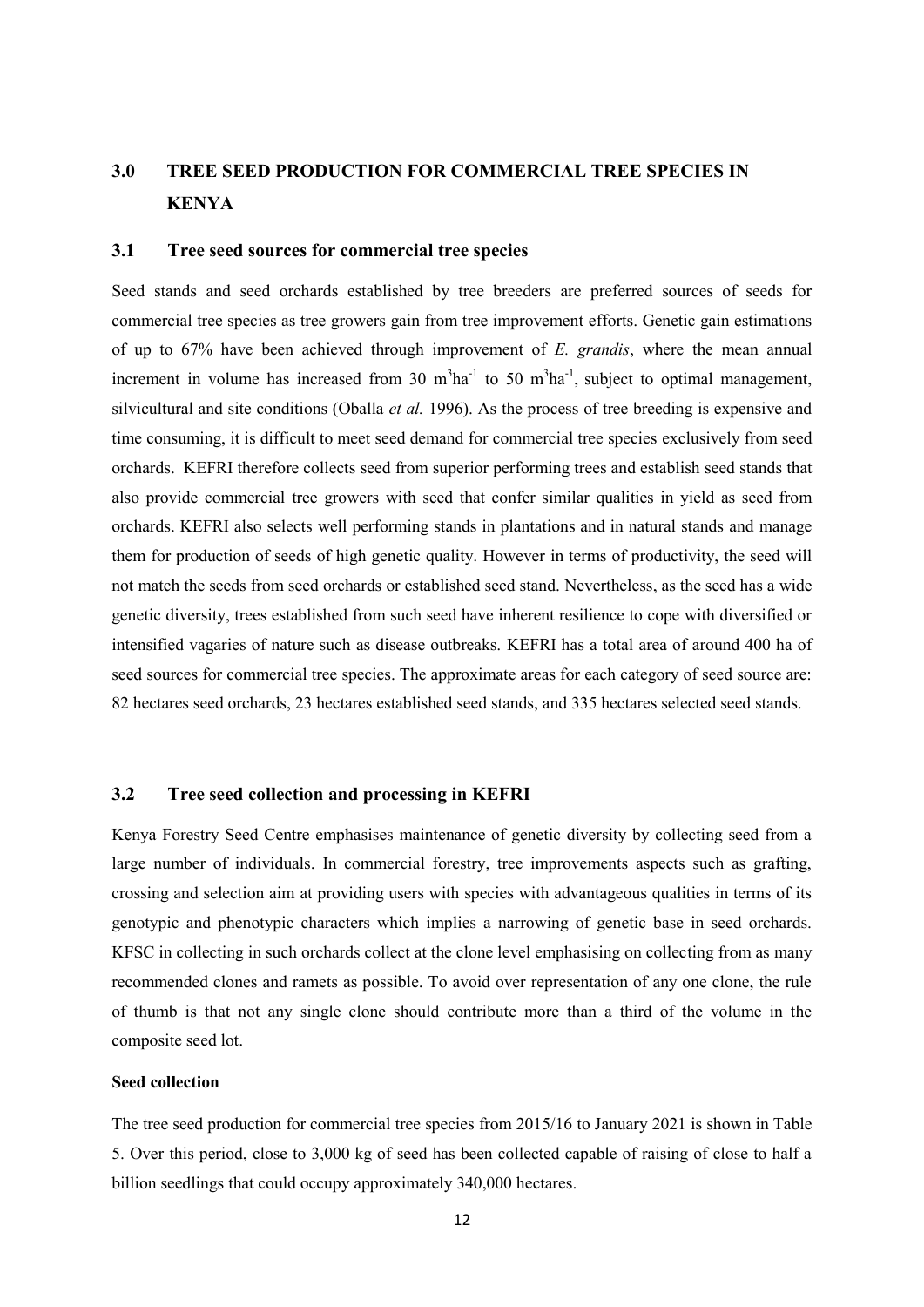| <b>Species</b>          | Year / kg of seed collected |                  |                |              |                |              | Total (kg)   |
|-------------------------|-----------------------------|------------------|----------------|--------------|----------------|--------------|--------------|
|                         | 2015-16                     | 2016-17          | 2017-18        | 2018-19      | 2019-20        | 2020-21      |              |
| Casuarina equisetifolia | 7                           | $\overline{2}$   | 43             | $\Omega$     | 7              | 147          | 206          |
| Casuarina jughuniana    | 5                           | 10               | $\overline{0}$ | 46           | 42             | 69           | 172          |
| Cupressus lusitanica    | $\boldsymbol{0}$            | 167              | 162            | 450          | 392            | 1466         | 2637         |
| Eucalyptus              |                             |                  |                |              |                | 49           | 509          |
| camaldulensis           | 74                          | 55               | 77             | 174          | 80             |              |              |
| Eucalyptus grandis      | 62                          | 27               | 71             | 89           | 31             | 88           | 368          |
| Eucalyptus urophylla    | 6                           | $\overline{0}$   | $\overline{4}$ | 45           | $\theta$       | $\theta$     | 55           |
| Grevillea robusta       | $\mathbf{0}$                | $\overline{0}$   | $\theta$       | $\mathbf{0}$ | $\overline{0}$ | $\mathbf{0}$ | $\mathbf{0}$ |
| Melia volkensii         | $\mathbf{0}$                | 18               | 92             | 54           | 49             | 208          | 421          |
| Pinus patula            | 81                          | $\boldsymbol{0}$ | 67             | 229          | 93             | 67           | 537          |
| Total year kg           | 235                         | 279              | 515            | 1086         | 693            | 2094         | 4905         |

<span id="page-12-0"></span>**Table 1.** Tree seed production for commercial tree species (2015 to 2021)

#### **Seed processing**

Initial tree seed processing is undertaken at all collection centres. Some fleshy collected fruits such as Prunus ferment if stored in bulk for any length of time and the fermentation impairs seed viability. KFSC has developed technology for prolonging shelf life of some recalcitrant tree seed for about 3 weeks. However, seeds of most commercial tree species used in Kenya are orthodox seeds (seed that can be dried and stored before use).

Muguga seed collection centre has a hot room that allows for seed extraction even during the cold seasons. KEFRI has developed technologies for difficult to extract seed such as *Melia volkensii* and *Vitex keniensis*. Kenya Forest Seed Centre employs different measures to clean seed such as winnowing, hand sorting, mechanical blowers and shakers, and use of screens.

#### <span id="page-12-1"></span>**3.3 Tree seed testing and certification at KEFRI**

#### <span id="page-12-2"></span>*3.3.1 Seed testing*

Seeds are tested for species purity, genetic integrity, moisture content, seed purity and germination following ISTA guideline. At the field level, a taxonomist identifies trees during seed source identification. The identification is crucial for closely resembling species such as casuarinas and eucalypts. A cutting test is done to examine a sample of seed to establish the state of development or maturity of the seed, incidence of damage by pests and diseases and whether the seeds are empty or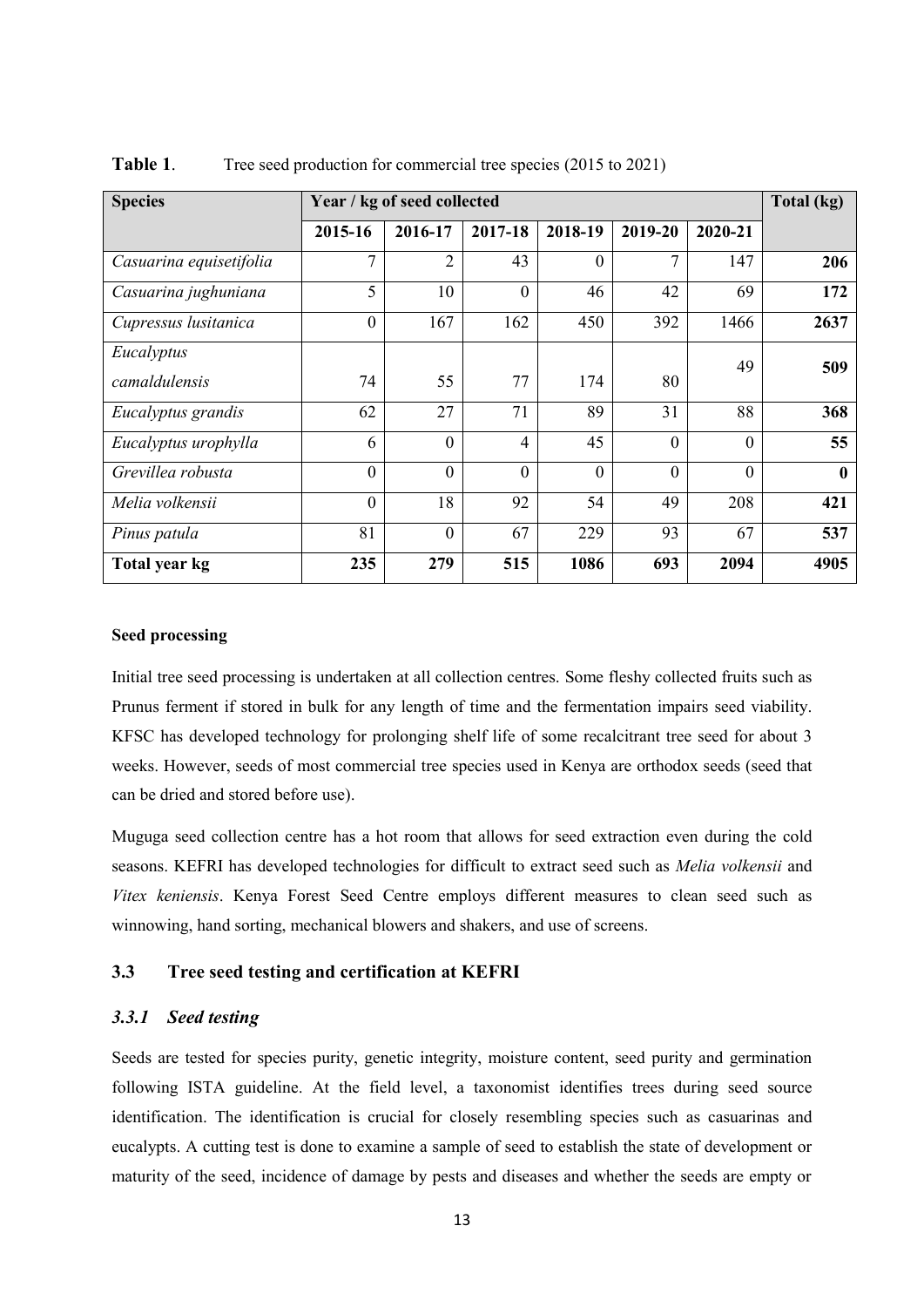filled. The cutting test can result to deferment of collection if seed required more time to mature or abandonment of collection if the incidences of pests, diseases or emptiness is above reasonable threshold.

At the laboratory, a quick moisture content test is key in determining whether to dry or store the seed. A slow moisture content determination is done to confirm that seed moisture content for a particular species has been attained for orthodox seeds. Seed purity is a ratio of the weight of clean seed to the weight of the chaff separated from a sample of a given seed lot. It is important to determine purity of a seed lot so that this factor can be used in determining how many seedlings can be expected from a given weight of seeds based on the germination percent and the number of seeds per kilogram.

Seed weight is done to determine the number of seeds in a given weight. When the seed weight is combined with purity and germination, the customer can be supplied with the correct amount of seed. Germination capacity is the percentage by number of pure seed, which will produce normal seedlings. KEFRI undertakes germination test for all seed lots before storage. Retrial germination test is done for seed that are stored for extended period in line with of KEFRI ISO procedure No. 7 of R&D procedures manual. Where a quick estimate of germination result is required, a Tetrazolium Test (TT) is conducted for the respective seed lot. Under this test, an estimate of germination can be obtained within 24 hours.

Seed health test involves identifying potential threats from insects and diseases that may reduce the quality of seed. It is routinely carried out at KFSC to identify insects, fungi and bacteria which are detrimental to seed quality. The results of the tests are used to guide prescriptions of remedial measures which may include dusting with fungicides and insecticides during storage and sowing.

#### <span id="page-13-0"></span>*3.3.2 Seed certification*

Seed certification is governed by both international and national legal frameworks and conventions. The International Convention on Plant Protection is implemented through a National Designated Authority (NDA). In Kenya, the NDA is Kenya Plant Health Inspectorate Service (KEPHIS). The Seeds and Plant Varieties Act CAP 326 empowers KEPHIS to undertake seed certification activities. This Act provides the legal basis for authorization of competent private or public persons to undertake specified certification activities. The objective of the authorization is to complement KEPHIS and to enhance efficiency in seed certification process.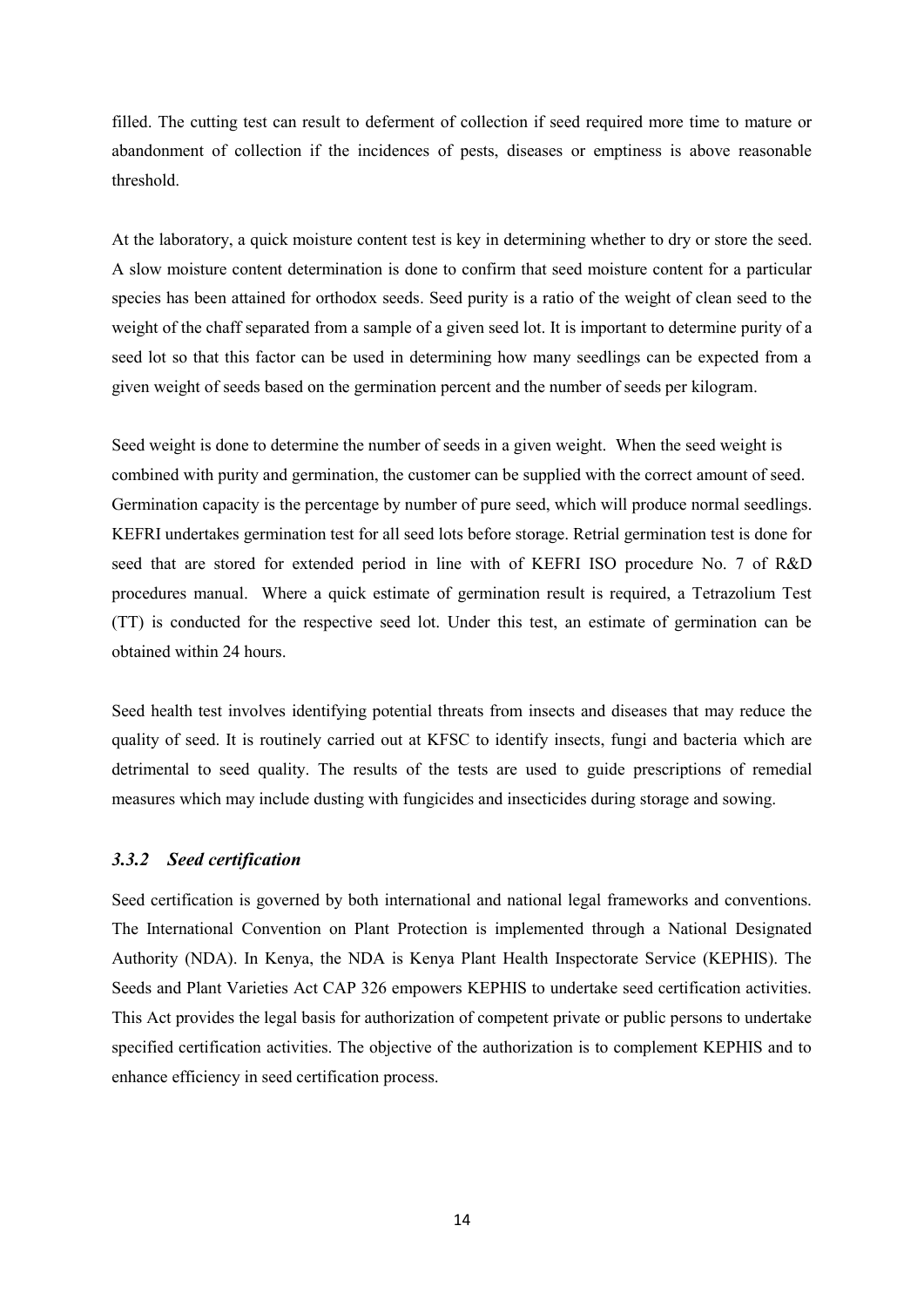Currently KEFRI is involved in advising KEPHIS on import and export of tree seed for issuance of import and phytosanitary certificates. The two institutions are in the process of developing regulations and procedures for tree seed certification to be undertaken at KEFRI.

#### <span id="page-14-0"></span>**3.4 Status of tree seed storage**

In ensuring that seed viability is maintained KFSC has invested in seed storage facilities that comprise of cold rooms in Muguga, Maseno and Kakamega with a capacity of about 22 tons. The stores have temperature conditions of between subzero and  $+10^{-0}$ C to preserve seeds under controlled environment that maintains seed viability for long periods.

#### <span id="page-14-1"></span>**3.5 Status of tree seed demand and supply**

In Kenya, demand for tree seeds is largely driven by the government's afforestation and reforestation programs, individual entrepreneurs, NGOS and recently faith based organizations. While the governments focus is more on plantation and farm forestry species (*Eucalyptus grandis*, *Pinus patula*, *Cupressus lusitanica*, and *Grevillea robusta*) the NGOs tend to focus more on indigenous and multipurpose tree species especially for environmental conservation, fodder and nutrition. At the KFSC this study was able to get a nine year supply data for commercial tree species (Table 2.) However there was no concrete seed demand data for commercial tree species.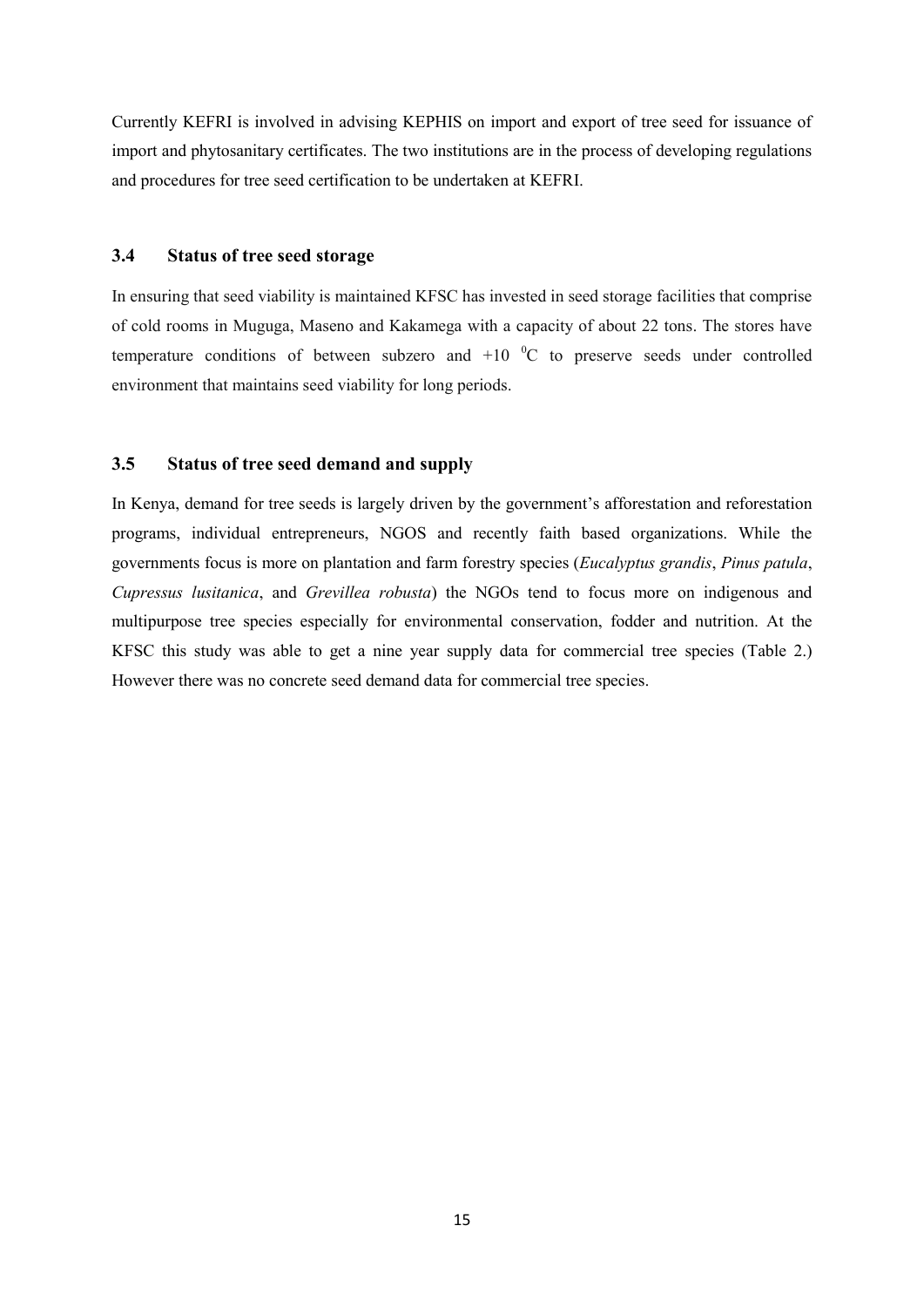| <b>Species</b>  | Seed supply in Kg |                  |                  |                  |                  |                  |                  |                  |      |
|-----------------|-------------------|------------------|------------------|------------------|------------------|------------------|------------------|------------------|------|
|                 | 2010              | 2011             | 2012             | 2013             | 2014             | 2015             | 2016             | 2017             | 2018 |
| Casuarina       |                   |                  |                  |                  |                  |                  |                  |                  |      |
| equisetifolia   | $\boldsymbol{0}$  | $\boldsymbol{0}$ | $\boldsymbol{0}$ | $\boldsymbol{0}$ | $\boldsymbol{0}$ | $\boldsymbol{0}$ | $\boldsymbol{0}$ | $\boldsymbol{0}$ | 118  |
| Cupressus       |                   |                  |                  |                  |                  |                  |                  |                  |      |
| lusitanica      | 127               | 357              | 557              | 450              | 229              | 229              | 150              | 236              | 473  |
| Eucalyptus      |                   |                  |                  |                  |                  |                  |                  |                  |      |
| grandis         | 502               | 655              | 551              | 490              | 420              | 465              | 461              | 403              | 262  |
| Markhamia       |                   |                  |                  |                  |                  |                  |                  |                  |      |
| lutea           | 80                | 135              | 48               | 83               | 69               | 71               | 45               | 70               | 124  |
| Melia volkensii | $\boldsymbol{0}$  | $\boldsymbol{0}$ | $\mathbf{0}$     | $\boldsymbol{0}$ | 43               | $\boldsymbol{0}$ | 81               | 128              | 167  |
| Pinus patula    | 277               | 159              | 194              | 139              | 118              | 93               | 196              | 425              | 313  |
| Vitex keniensis | 277               | 142              | 152              | 93               | 102              | 98               | 61               | 93               | 188  |
| Gmelina         |                   |                  |                  |                  |                  |                  |                  |                  |      |
| arborea         | 155               | 147              | 46               | 169              | 50               | 77               | 84               | 44               | 247  |
| Tamarindus      |                   |                  |                  |                  |                  |                  |                  |                  |      |
| indica          | 175               | 97               |                  | 67               | 39               | $\boldsymbol{0}$ | 79               | 77               | 43   |
| Acacia senegal  |                   |                  |                  |                  |                  |                  |                  |                  |      |
| var.Kerensis    | 112               | $\boldsymbol{0}$ | $\boldsymbol{0}$ | $\boldsymbol{0}$ | $\boldsymbol{0}$ | $\boldsymbol{0}$ | 40               | 41               | 125  |
| Acacia tortilis | 129               | $\boldsymbol{0}$ | 166              | 47               | $\boldsymbol{0}$ | $\boldsymbol{0}$ | 77               | 35               | 122  |
| Grevillea       |                   |                  |                  |                  |                  |                  |                  |                  |      |
| robusta         | $\boldsymbol{0}$  | $\boldsymbol{0}$ | $\boldsymbol{0}$ | $\boldsymbol{0}$ | 218              | 260              | 378              | 461              | 294  |

<span id="page-15-0"></span>**Table 2.** Tree seed supply for commercial tree species (2010 - 2018)

#### <span id="page-15-1"></span>**3.6 Status of tree seed marketing and distribution**

Seed distribution in Kenya is regulated under seeds and plant varieties Act, Cap 326 that guides the distribution and exchange of seeds. The distribution process entails proper seed storage, packaging, labelling and transportation of seeds to various distribution points. KEFRI markets and distributes high quality tree seed through KFSC which is a registered seed merchant by the regulator (KEPHIS). The KFSC also provides information to users on seed handling, pre-sowing treatment and sowing methods.

KEFRI continuously and systematically determines consumer needs, pricing, packaging and advertisement of available seed to meet market demand. The KFSC currently distributes seed through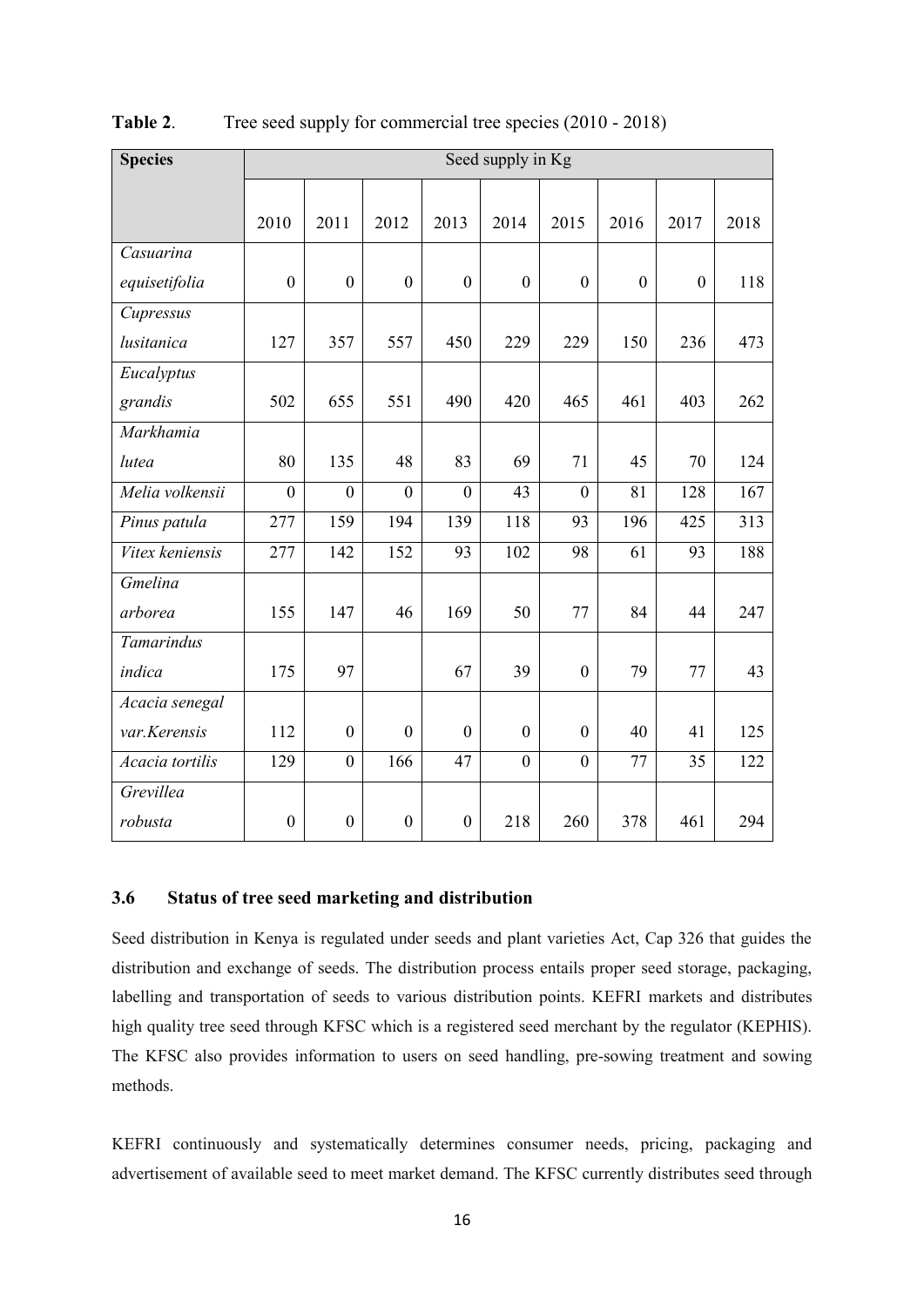its centres at Muguga, Londiani, Maseno, Kitui, Karura, Nyeri and Gede. However, this distribution is inadequate as it lack nationwide penetration.

In its endeavour to reach a wider customer base, KEFRI undertakes marketing using print media, below line marketing like interactive online website, holding of market days, exhibiting during agricultural shows and social media. Most of KEFRI tree seed is sold locally. However, some tree seed is sold internationally. KEFRI works closely with KEPHIS to ensure all aspects of certification are adhered to for smooth transfer of materials to those international clients. Table 9. shows the amount of seed of commercial tree species that has been sold to international clients from 2015 to 2019.

| County            | <b>Species</b>           | <b>Quantity(Kg)</b> |
|-------------------|--------------------------|---------------------|
|                   | Eucalyptus camaldulensis | 5                   |
|                   | Eucalyptus grandis       | 50                  |
|                   | Eucalyptus saligna       | 10                  |
|                   | Markhamia lutea          | 30                  |
|                   | Pinus patula             | 15                  |
|                   | Grevillea robusta        | 10                  |
| <b>South Kivu</b> | Eucalyptus grandis       | 2.5                 |
|                   | Eucalyptus saligna       | 3                   |
|                   | Eucalyptus camaldulensis | 1.5                 |
| Ethiopia          | Cupressus lusitanica     | 20                  |
|                   | Grevillea robusta        | 45                  |
|                   | Pinus patula             | 35                  |
| Tanzania          | Grevillea robusta        | 100                 |

<span id="page-16-0"></span>Table 3. Sale of tree seed to the export market by KEFRI (2017 - 2018)

#### <span id="page-16-1"></span>**3.7 Tree seed documentation**

Seed documentation serves to give a seed lot a unique reference number that allows suppliers and users keep track of the performance of a particular seed lot. Even for a physiologically and genetically high quality seed lot an error in its documentation makes the seed lot lose its value. Documentation also facilitates seed exchange and trade. In KEFRI seed documentation is done throughout the seed production system. All seed production data is currently stored in excel while seed distribution data is filed in ACCPAC. The aspects documented for every seed lot are shown in Table 10 below: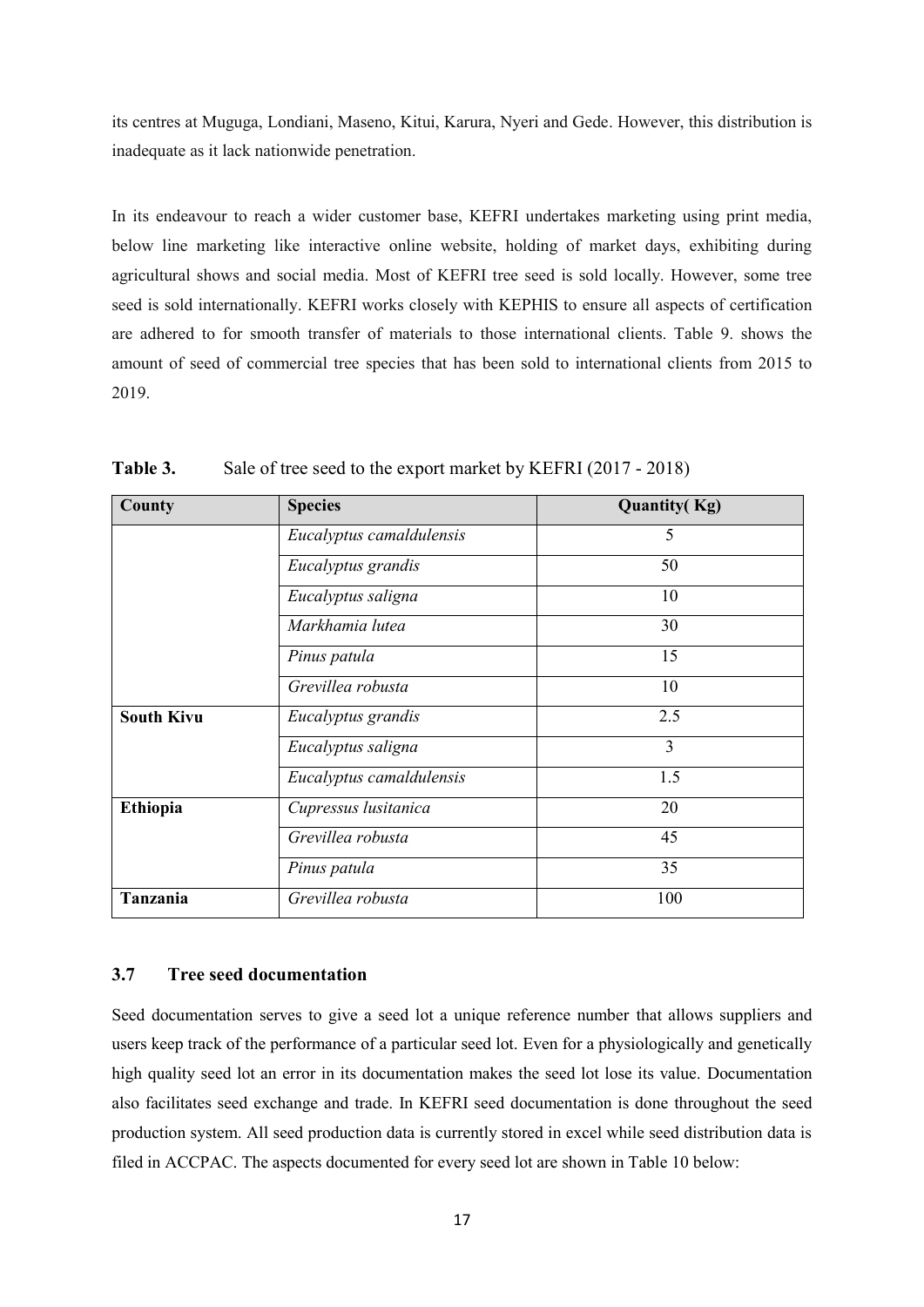| <b>Aspect</b>                | <b>Details captured</b>                                               |
|------------------------------|-----------------------------------------------------------------------|
| Seed stand establishment and | Species, origin/provenance of basic material, identity of             |
| development                  | genotypes, silvicultural tending, phenology, area, maps, edaphic,     |
|                              | geographic, ecological and climatic conditions, mapping of the        |
|                              | stand, sketch map of its location                                     |
| Seed source                  | Species, origin/provenance of basic material, category of seed        |
|                              | source, locality (sketch map), ecological and climatic conditions,    |
|                              | ownership, area, edaphic factors, topography, accessibility, year     |
|                              | of planting                                                           |
| Phenology                    | Species, locality, area, date of recording, flowering integrity,      |
|                              | fruiting stage and expected date of maturity                          |
| Seed collection and handling | Date of collection, collector, species, seed source, cutting test,    |
|                              | method of collection, transportation containers, duration of          |
|                              | temporary storage, extraction method and drying method                |
| Seed test results            | Species, cutting test , purity, moisture content, seed weight, health |
|                              | (insects pests and pathogens) other tests eg tetrazolium test)        |
| Seed lot                     | Seed source details (as presented), collection and handling, seed     |
|                              | test results, identity or batch number                                |
| Seed storage                 | Species, seed lot identity/batch number, weight stored, running       |
|                              | balance                                                               |
| Seed dispatch                | Species, seed lot identity/batch number, customer, weight             |
|                              | required, weight issued, date dispatched, seed advice note            |

<span id="page-17-0"></span>Table 4: Documentation of tree seed at KEFRI

### <span id="page-17-1"></span>**3.8 commercial tree seed Production by other stakeholders**

### <span id="page-17-2"></span>*3.8.1 KEFRI registered tree seed suppliers*

KEFRI has only a limited number of established seed sources for *Grevillea robusta*. Due to the high demand for Grevillea seed, KEFRI has contracted 7 private producers to be its seed suppliers for the species. In 2017-2018 FY, the private seed suppliers delivered 563.4 kg of Grevillea seed (Table 11).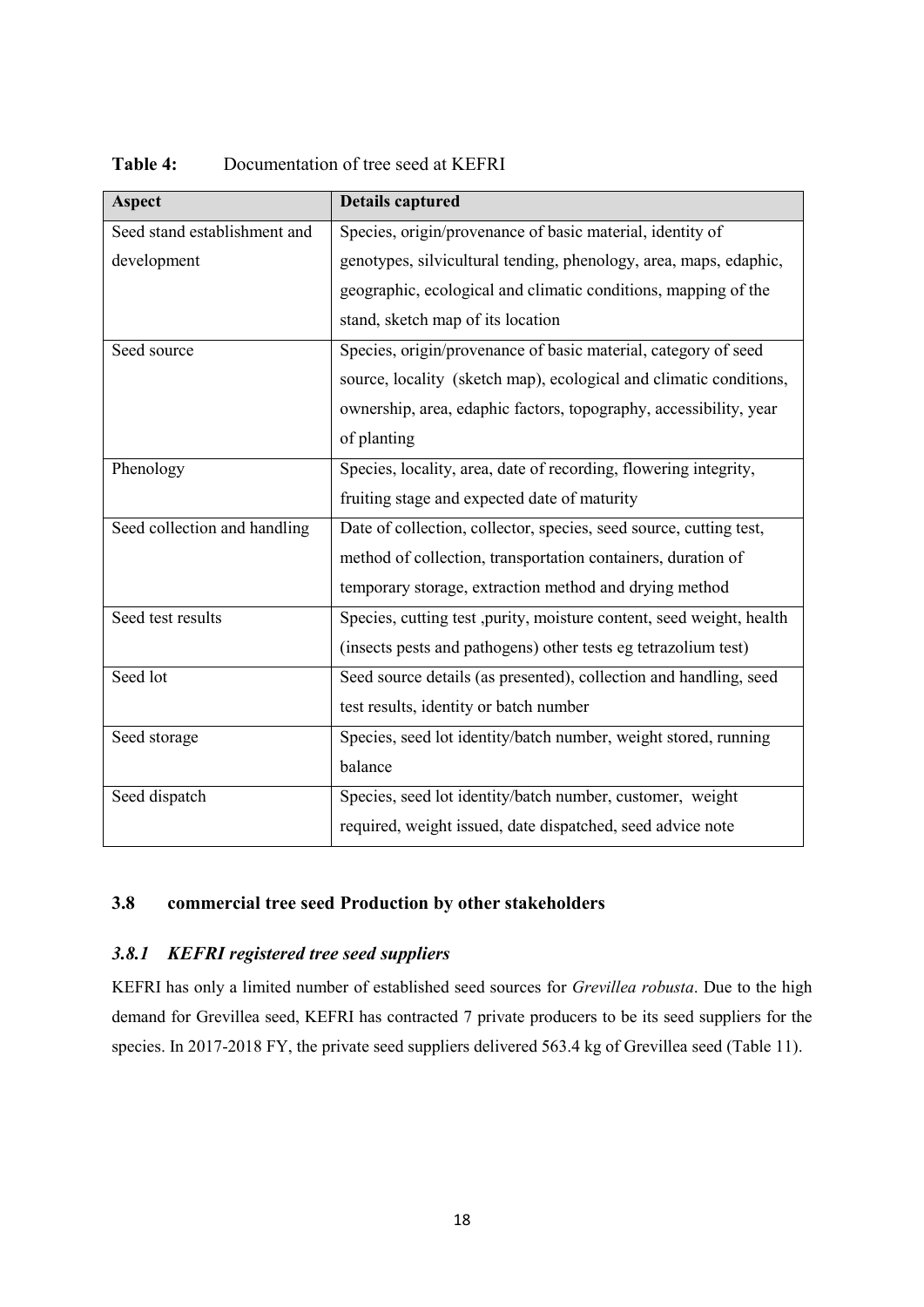| <b>Species</b>       | <b>Provenance</b> | Supplier/     | <b>Batch No.</b> | <b>Test</b> | MC%  | <b>Purity</b> | <b>Seed</b> | Germ.         | Quantity        |
|----------------------|-------------------|---------------|------------------|-------------|------|---------------|-------------|---------------|-----------------|
|                      |                   | Company       |                  | No.         |      | $\frac{0}{0}$ | weight      | $\frac{0}{0}$ | <b>Supplied</b> |
|                      |                   |               |                  |             |      |               |             |               | (kg)            |
| Grevillea<br>robusta | Sipili            | <b>Bildad</b> | 268-101/17       | 5139        | 10   | 96.4          | 76,175      | 73            | 176.45          |
|                      | Laikipia          | George        | 268-102/17       | 5145        | 10.4 | 94.8          | 76,365      | 63            | 204.2           |
|                      | Loitokitok        | Aramco        | 268-104/17       | 5153        | 9.3  | 98            | 83,612      | 61            | 182.7           |
| <b>Total</b>         |                   |               |                  |             |      |               |             |               | 563.4           |

#### <span id="page-18-0"></span>**Table 5:** Grevillea seed supplied to KEFRI by private seed suppliers (2017-2018)

Only in moisture content were some seed lots slightly above the recommended limits. However, the status of seed sources from which the private suppliers collect seed are not documented in terms of age, area or number of trees, the seed origin or provenance. The only available data is what is captured in the seed lot label such as the collection date, the species, collector and location of the seed source.

#### <span id="page-18-2"></span>*3.8.2 Unregistered entities*

Tree seed is collected by individual farmers, community based organisations, faith based organisations, companies and NGOs. The desktop study was unable to establish the quantities of tree seed collected by such entities. For large companies such as Raiply, Comply and PPM, who plant seedlings raised in their nurseries located in government forests, most of their seeds are purchased from KFSC, and in some cases from private suppliers. Other companies such as the tea estates either obtain their seeds from their own plantations, purchase seeds from KFSC or import small quantities of high quality elite material mainly from South Africa or Australia (Table 12).

| <b>Species</b>                      | Year | Weight | Origin       | <b>Merchant's Name</b>     |
|-------------------------------------|------|--------|--------------|----------------------------|
|                                     |      | (Kg)   |              |                            |
| Eucalyptus Grandis                  | 16   | 0.5    | South Africa | Tree Biotechnology Project |
| Corymbia citriodora                 | 16   | 0.5    | Australia    | Tree Biotechnology Project |
| Corymbia lenryi                     | 16   | 0.27   | Australia    | Tree Biotechnology Project |
| Eucalyptus radiata                  | 16   | 0.16   | Australia    | Tree Biotechnology Project |
| Pinus Spp                           | 16   | 2.5    | Jordan       | Tree Biotechnology Project |
| <i>Eucalypus</i> spp and<br>hybrids | 18   | 0.05   | South Africa | Kakuzi Ltd                 |

<span id="page-18-1"></span>**Table 6.** Tree seed imported into the country in the years (2016 - 2018)